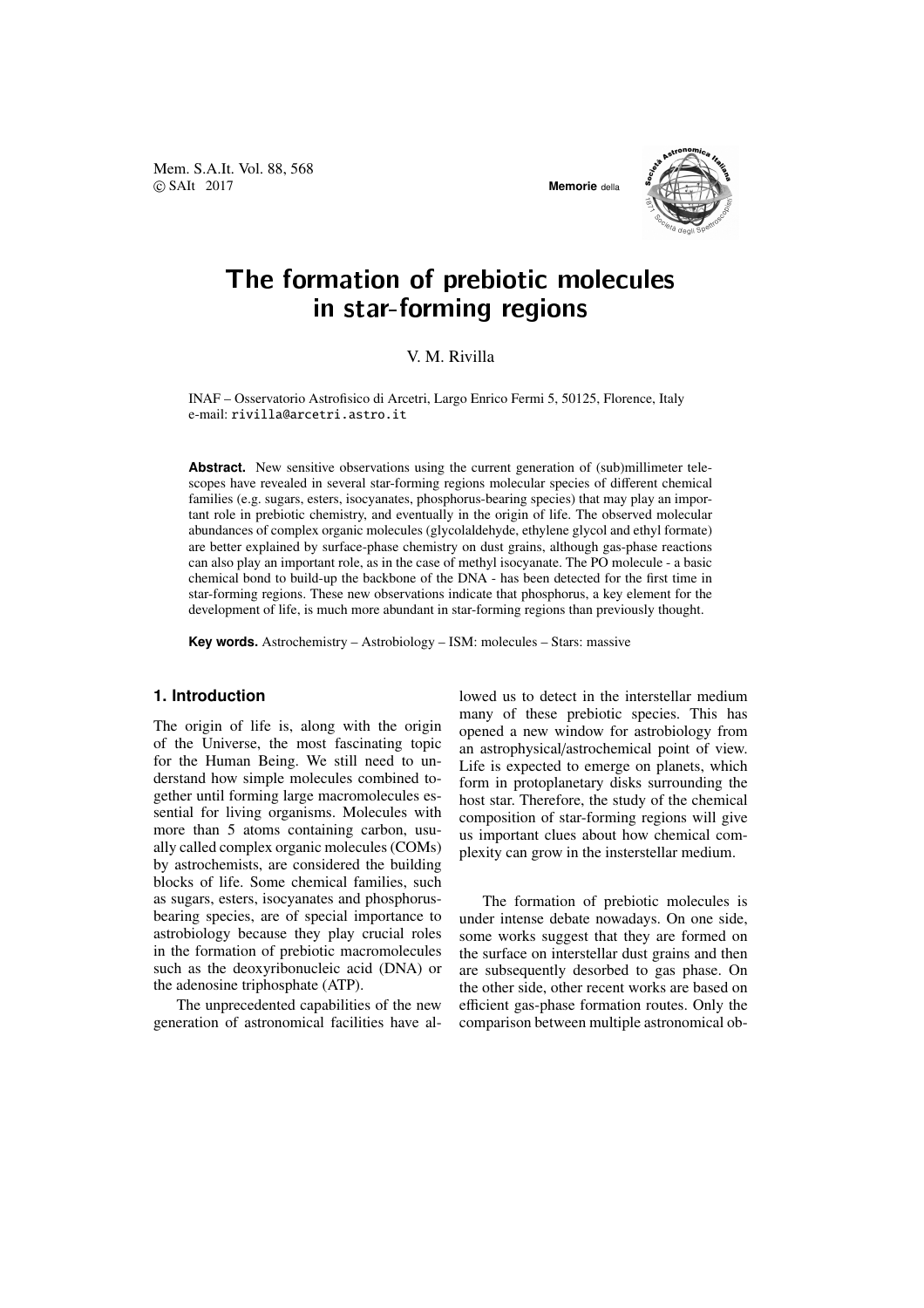servations and the current models will give the answer to this topic.

I present here some results from recent observations of star-forming regions, where molecules with prebiotic interest (glycoladehyde, ethylene glycol, ethyl formate, methyl isocyanate, and phosphorus-bearing molecules) have been detected towards the astrochemical templates for high-mass  $(G31.41 + 0.31$  and  $W51$  e2) and low-mass (solar-type) star-forming regions (IRAS 16293-2422). I will briefly discuss how our findings can help us to understand the formation of these molecules in the interstellar medium, with the help of chemical models and laboratory experiments.

## **2. Complex organic molecules: glycolaldehyde, ethylene glycol, ethyl formate and methyl isocyanate**

The simplest sugar-like molecule, glycolaldehyde  $(CH<sub>2</sub>OHCHO)$ , and its related alcohol ethylene glycol  $((CH<sub>2</sub>OH)<sub>2</sub>)$  are key species for prebiotic chemistry. Glycolaldehyde can react with propenal to form ribose, a central constituent of ribonucleic acid, RNA. Despite their importance, little is known about their formation. Recent theoretical and experimental works have proposed different pathways for the formation of these species (e.g. Bennett & Kaiser 2007, Woods et al. 2012, 2013, Butscher et al. 2015, Fedoseev et al. 2015), but comparisons with observations are needed to disentangle between the different proposed scenarios.

Recently, SMA observations presented by Rivilla et al. (2017a) revealed the presence of ethylene glycol towards the massive star-forming region G31.41+0.31, where also glycoladehyde was previously detected (Beltrán et al., 2009). Comparing the molecular abundances in G31.41+0.31 and other high- and low-mass star-forming regions we find evidence of an increase of the  $(CH<sub>2</sub>OH)<sub>2</sub>/CH<sub>2</sub>OHCHO$  abundance ratio with the luminosity of the source. The most likely explanation for this behavior is that these two molecules are formed by different chemical formation routes not directly linked. We conclude that  $(CH<sub>2</sub>OH)<sub>2</sub>$  is likely formed by the combination of two  $CH<sub>2</sub>OH$  radicals on the surface of dust grains, while we favor the formation of CH<sub>2</sub>OHCHO via the solid-phase dimerization of the formyl radical HCO.

Even a more complex organic molecule is ethyl formate,  $C_2H_5OCHO$ , which is the second simplest representative of the ester family after methyl formate (CH<sub>3</sub>OCHO). Only two detections of ethyl formate had been reported, towards SgrB2N and Orion KL regions (Belloche et al. 2009, and Tercero et al. 2013, respectively), which strongly limits our understanding on how this molecule is formed in the interstellar medium. Then, we searched for this species towards another star-forming region, the chemically rich hot core W51 e2 using a spectral line survey carried out with the IRAM 30m telescope. In Rivilla et al. (2017b) we reported the detection of this species, with an abundance with respect to molecular hydrogen of ∼10<sup>−</sup><sup>8</sup> . We compared for the first time the molecular abundances of ethyl formate observed in star-forming regions with the different chemical models based on grain-surface and gas-phase chemistry (Garrod et al. 2008 and Taquet et al. 2016, respectively), finding that the former may have a dominant role in the formation of ethyl formate.

Methyl isocyanate  $(CH<sub>3</sub>NCO)$  is another COM with high prebiotic interest. This molecule, detected for the first time in space towards two massive star-forming regions (see Halfen et al. 2015 and Cernicharo et al. 2016), could play a role in the synthesis of chains of amino acids. Recently, two groups have also detected this species towards the solar-type system IRAS 16293-2422 (Martín-Domenech et al. 2017 and Ligterink et al. 2017) using ALMA observations. The latter group also carried out laboratory experiments irradiating interstellar ice analogs, finding that surface chemistry  $CH<sub>3</sub>$  and HNCO recombinations can be an efficient way to form  $CH<sub>3</sub>NCO$ . Martín-Domenech et al. (2017) used the chemical model UCL−CHEM (Holdship et al. 2017) to evaluate the different formation routes proposed for CH3NCO (surface and gas-phase chemistry), including the experimental results